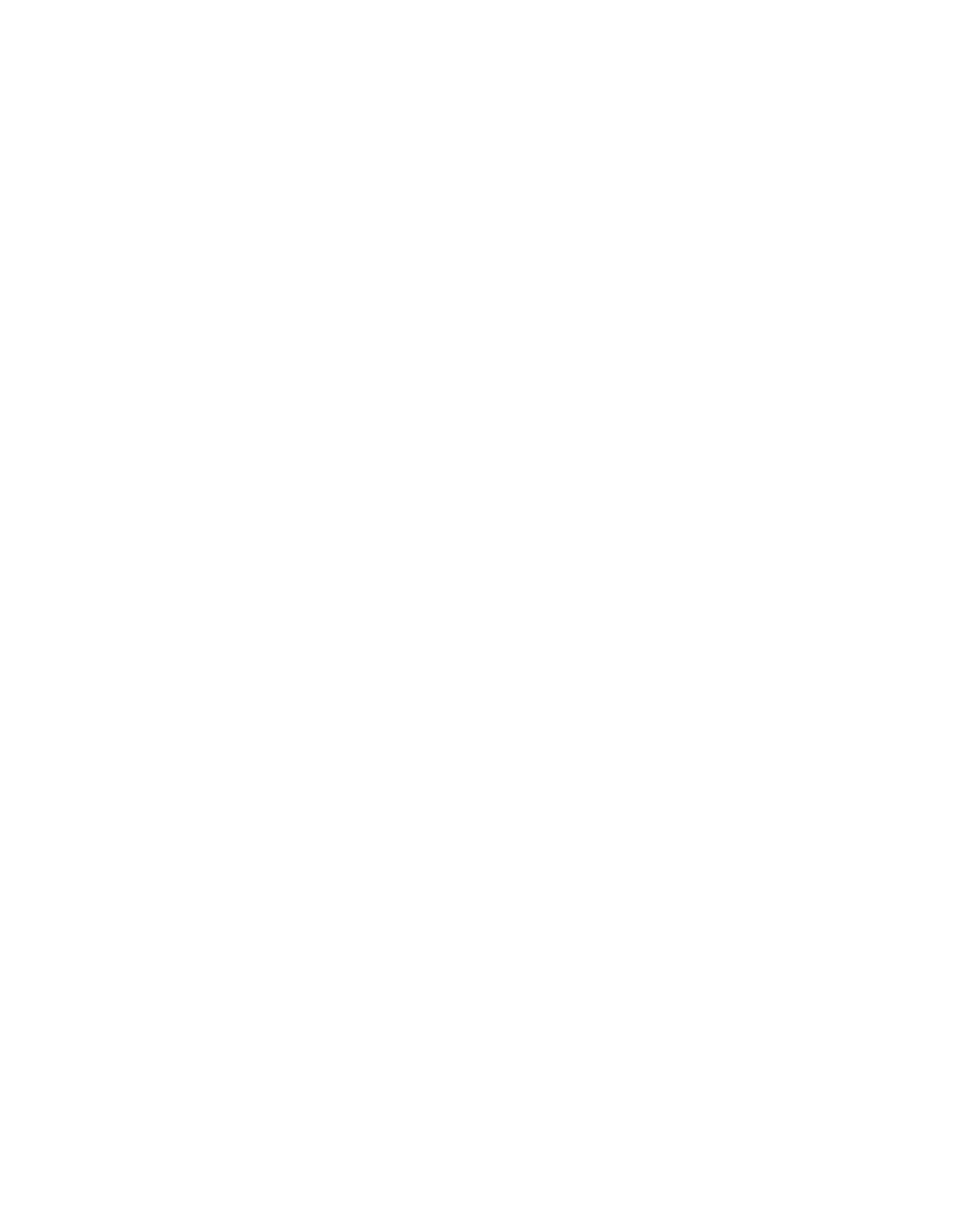Shatz is the former cofounder and CEO of Incapsula, a provider of cloud security services spun in by Imperva. Shatz's roles at Imperva prior to founding Incapsula were as director of product development, VP of engineering and VP of products. Cato's sales VPs are Glenn Esposito, former Americas SVP of sales for Barracuda Networks, and Stree Naidu, previously VP of Asia-Pacific at Imperva. Cato's VP of operations (including IT and DevOps) is Aviram Katzenstein, a former senior director of R&D at Imperva. VP of marketing is Yishay Yovel, who formerly held the same role at Trusteer.

Disclosed funding totals \$50m, including a \$30m series B in September 2016 led by Greylock Partners. B round participants included SingTel Innov8 Ventures, US Venture Partners, Aspect Ventures, and founders Kramer and Shatz.

## PRODUCTS

The Cato Cloud Network for all WAN, cloud and internet traffic represents a new breed of secure networking as a service, offered on the basis of last-mile bandwidth capacity. Geo-regional pricing varies, but end-to-end in the US is currently comparable to that of SD-WAN services, at roughly \$4 per Mbps per month.

Base pricing includes the foundational security stack with NG firewall, application controls and URL filtering; additional security features such as malware detection are charged separately. We believe Cato's approach and its multitenant architecture will resonate with managed network security service providers, which have long sought the means to provision once, and easily change a unified security policy, covering internal and external (cloud) based applications, across users and locations.

Cato's software-defined security stack also features discovery and controls that are cloud access security broker (CASB)-like, as well as network forensics. Over time, Cato expects to add additional functionality to its security stack and the software-defined extensibility of its cloud-based network. As of November 2016, Cato had attracted 40 partners and activated 25 customers.

The company's largest deployment at that time covered 36 sites. We estimate Cato can exceed \$2m in sales bookings in 2017, based on an average customer count of roughly 65 and an annual cost of \$35,000. We believe customer count and customer satisfaction will be the most notable measures of success early on, given Cato's disruptive pricing.

### TECHNOLOGY

In addition to Kramer's work and identification with Check Point and Imperva, Cato's was foreshadowed by the emergence of Incapsula, and that company's focus on website protection through the expansion of the security posture of the CDN. Cato offers service-level guarantees, low latency, failover protection, load balancing and route optimization, similar to those of a CDN provider, but in the context of enterprise application networking.

The Cato Cloud Network is a set of global distributed points of presence (PoPs) hosted on a mesh of Tier 1 backbones. Cato's multi-tenant PoP (physical and virtual) servers are composed of Cato's converged network and security stack. Design configuration supports uniform and seamless vertical and horizontal scaling, according to the company.

As noted, Cato's single virtual firewall and security protections address critical functionalities currently appropriate for midsized enterprise-grade adaptive protection and visibility. The product development roadmap could address requirements for other market strata and functionalities over time, however.

The company's logical architecture is composed of the Cato Cloud Network, Cato Security Services and Security Policy. Underlying the Cato Cloud Network are 22 physical and AWS PoPs. The company plans to add two to three PoPs per quarter. Customers are not tied to PoPs. Breaking the link between users and location from a static, assigned security checkpoint (i.e., physical appliance or virtual instance) is one of the company's essential breakthroughs in SDN terms.

Cato contends that dynamic access and portability is achieved by a few types of secure tunneling, including through Cato Socket, a physical black box, at remote branches, a Cato vSocket for cloud-based resources (e.g., datacenter) and a Cato Client for mobile VPN.

Management believes its architecture can appeal to companies taking a gradual approach to reducing managed WAN costs, using Cato as intelligent SLA-backed internet augmentation to MPLS links. In the short run, however, the company seems well-positioned to compete with a variety of proxy and cloud access broker offerings that attempt to solve (or just uncover) the problem of remote workers that access the internet directly and are beyond the reach of security policies.

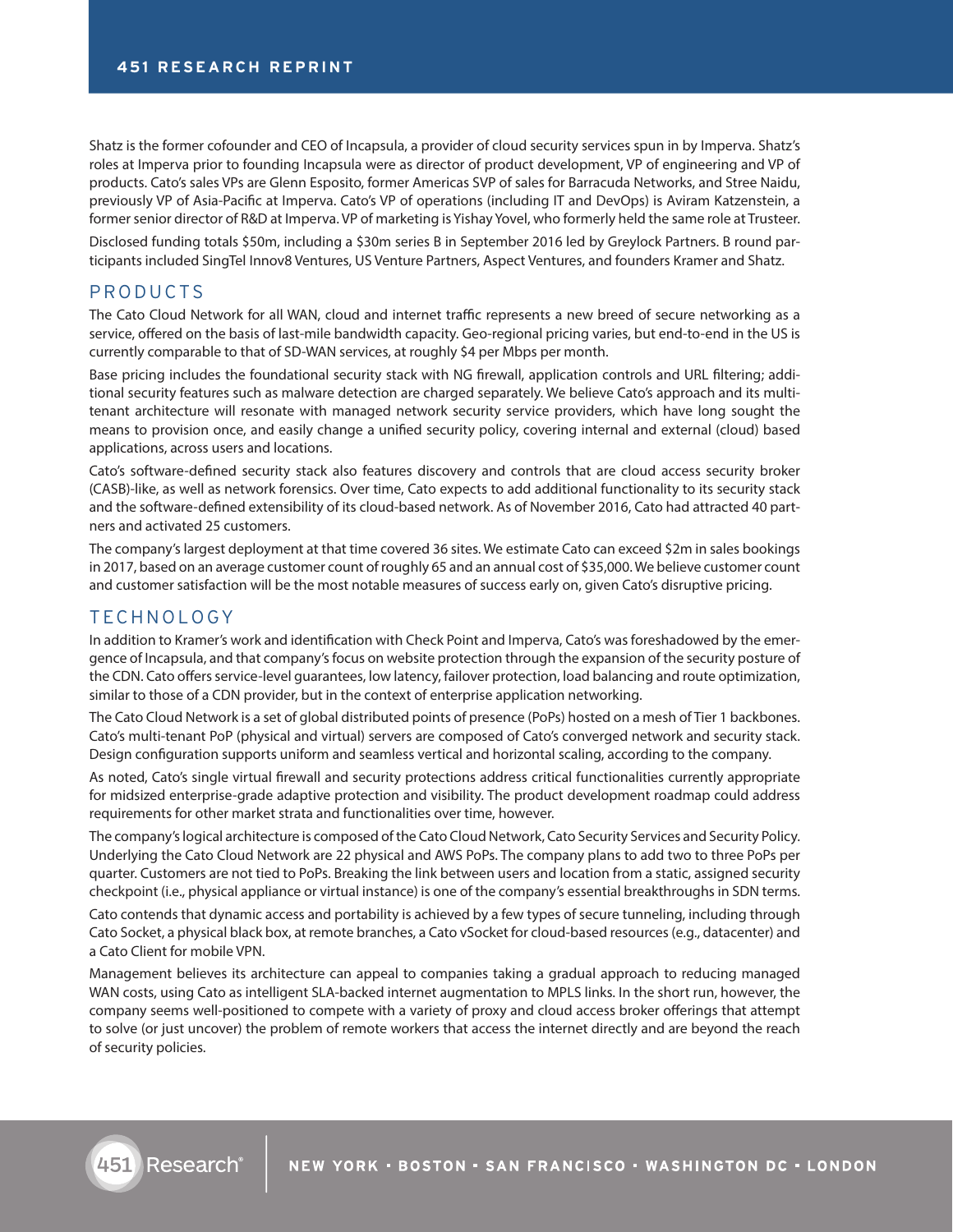# COMPETITION

As noted, Cato is distinguished by its ambitious vision for secure networking as a service. If successful, the company and its competitors could potentially induce a steepening of SDN services adoption, and migration away from a slew of security vendors already facing intensified buyer scrutiny.

Cato is investing aggressively in lead-generation and marketing content targeted at SD-WAN shoppers, which dovetails with our expectations of continued migration to SD-WAN, and in particular, cloud-based security offerings of SD-WAN incumbents and startups, such as Cisco, Versa Networks, Viptela, CloudGenix, VeloCloud, Citrix, Silver Peak, Cradlepoint, Aryaka and Riverbed.

Versa, for example, highlights software-defined security with virtual firewalling in marketing for its FlexVNF SD-WAN product. Cisco's cloud-based IWAN-as-a-Service emphasizes security as well, through IPSec tunneling and VPNs. We believe MPLS investments will be largely capped with SD-WAN, as such embedded infrastructures and services are augmented with broadband internet and LTE, provided these services can offer the same SLA assurances, security and reliability as legacy MPLS. On the SD-WAN/CDN side, we think expectations that Aryaka will potentially add easy security options could be hastened by Cato's traction.

On the security side, Cato looks to replace zScaler as a top go-to option for moving proxy-based screening and filtering to the cloud. ZScaler recently added internally sourced and partner-provided options for its customers seeking intelligent WAN connectivity. Cato's unified approach to security policy management and aggressive pricing could trigger notable competitive responses, if not direct M&A in response, by a range of point product vendors.

In the UTM competitive landscape, innovation has been incremental, at best, for many years. A number of vendors, including iboss, zScaler, Bat Blue Networks, Sophos and Barracuda Networks are addressing demand for the substitution and replacement of remote UTM appliances with unified, cloud-based software instances. However, most of the security and UTM incumbents that have or are trying to add network connectivity to their cloud offerings lack deep integration with an SD-network overlay.

We view Cato as differentiated by its purpose-built, converged secure cloud-networking stack and multi-tenant architecture, which does not tie customers to PoPs, is not composed of custom appliances for customers (other than access sockets) and is unlikely to incur traditional scaling and activity costs attributable to customer expansion. In general, we believe a substantial portion of the multibillion-dollar UTM market targeted at distributed deployments will be at risk, over time, as managed network security takes hold in the mainstream.